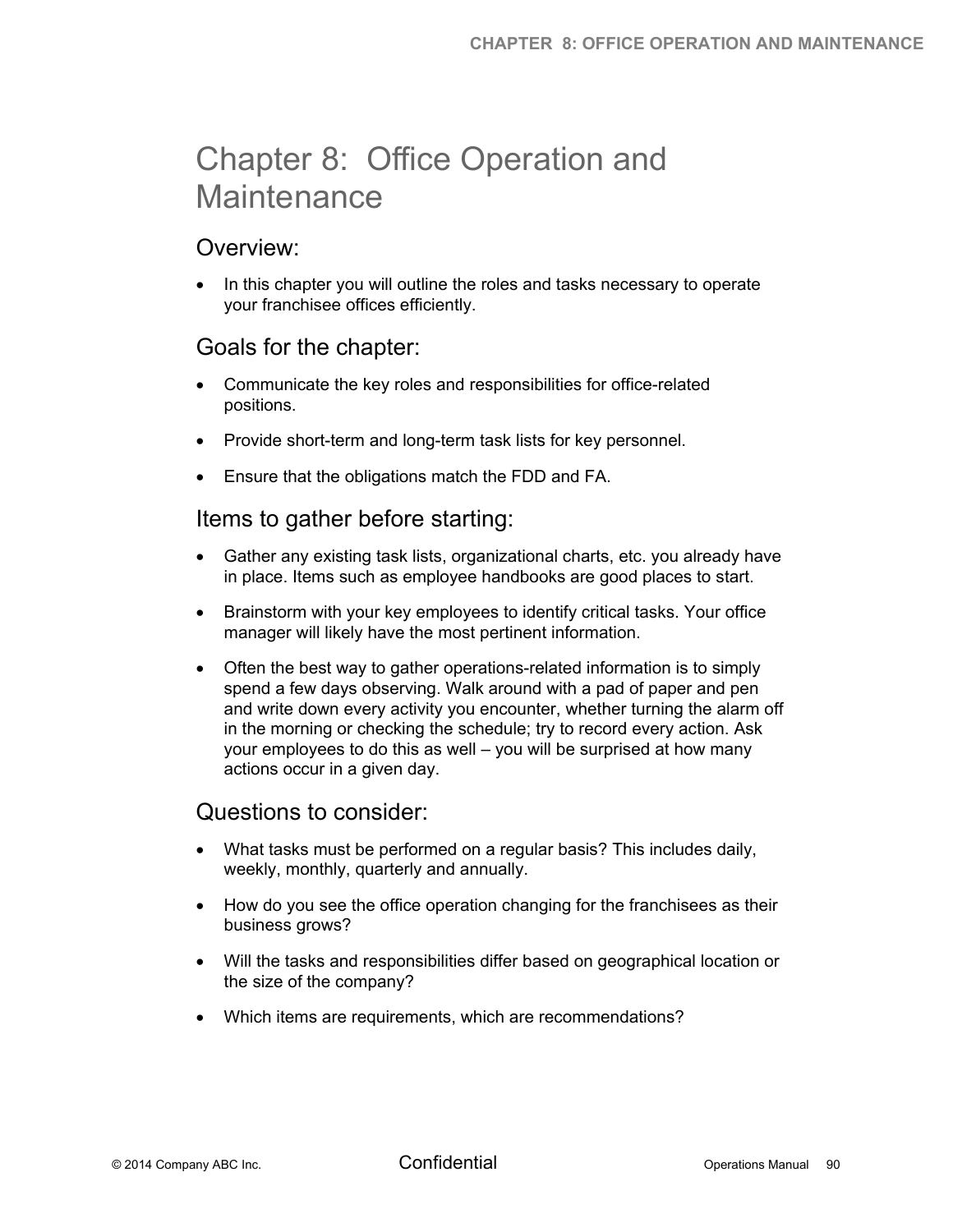# **Business processes mapping**

In this section you should construct standard "swimlane" process maps for all business development, marketing, operations, sales, networking, customer service and fulfillment processes. Swimlane process maps are pictorial representations of all the processes in your business. These maps chart all activities, which are represented symbolically. Each person is represented as an actor with their own lane in a virtual swimming pool. A simple key you can use is represented as follows:

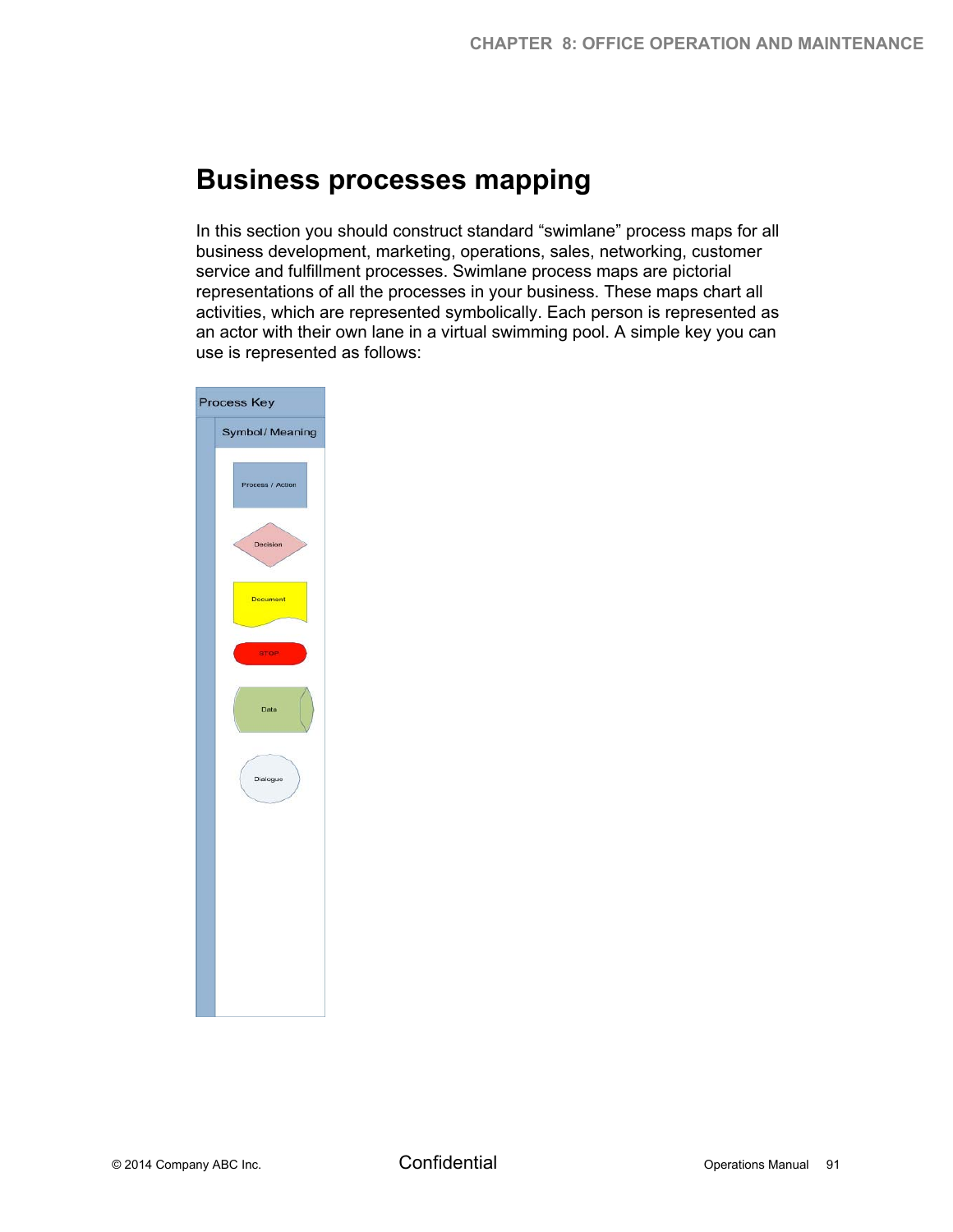The most useful tool for rendering swimlane charts is Microsoft Office Visio. With a few hours spent learning the software, you should be able to model all business processes like the example shown below for networking opportunities and a proposal process:





Notice that each actor has a lane in the pool and all activities are represented graphically through each stage of the process. Each of the procedures that follow should be mapped out graphically for initial training purposes and ongoing training as you experience attrition in your franchise operation.

# **General housekeeping**

A clean, well-kept office will help project a message of professionalism.

Regardless of whether your franchise is based out your home or an office location, maintaining a tidy workplace is important. Periodically clients will visit your office to drop off a payment or pick up a report. Prospective employees and other business owners will also likely visit your office. A weekly cleaning schedule with specific tasks should be developed and followed. Tasks include vacuuming, dusting, bathroom cleanup, trash, etc. Restrooms will rarely be used by customers, but will periodically be used by